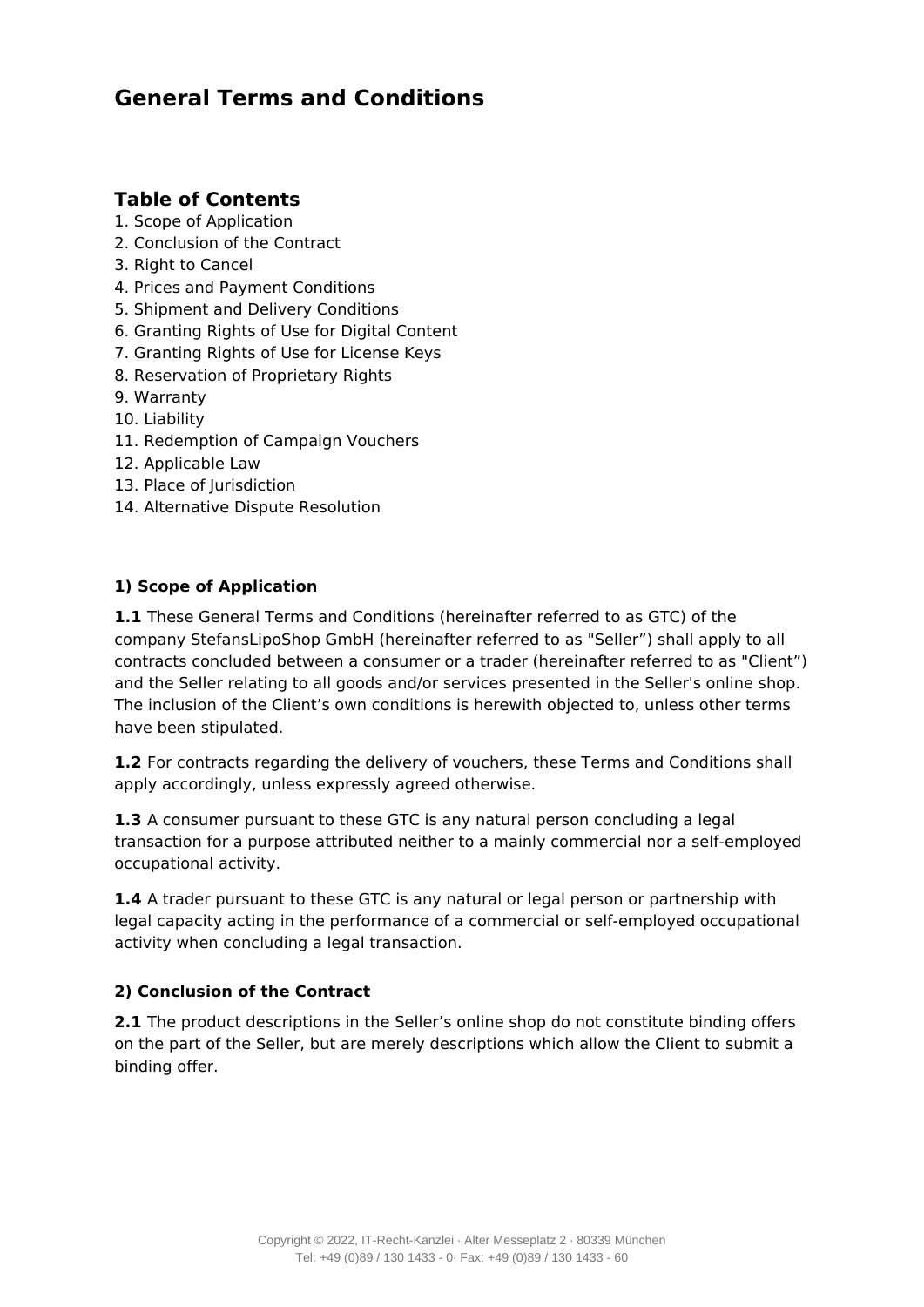**2.2** The Client may submit the offer via the online order form integrated into the Seller's online shop. In doing so, after having placed the selected goods and/or services in the virtual basket and passed through the ordering process, and by clicking the button finalizing the order process, the Client submits a legally binding offer of contract with regard to the goods and/or services contained in the virtual basket. The Client may also submit his offer to the Seller by telephone, fax, e-mail or post.

**2.3** The Seller may accept the Client's offer within five days,

- by transferring a written order confirmation or an order confirmation in written form (fax or e-mail), insofar as receipt of order confirmation by the Client is decisive, or - by delivering ordered goods to the Client, insofar as receipt of goods by the Client is decisive, or

- by requesting the Client to pay after placing his order.

The contract shall be concluded at the time when one of the aforementioned alternatives firstly occurs. Should the Seller not accept the Client's offer within the aforementioned period of time, this shall be deemed as rejecting the offer, with the effect that the Client is no longer bound by his statement of intent.

**2.4** If a payment method offered by PayPal is selected, the payment will be processed by the payment service provider PayPal (Europe) S.à r.l. et Cie, S.C.A., 22-24 Boulevard Royal, L-2449 Luxembourg (hereinafter referred to as "PayPal"), subject to the PayPal Terms of Use, available at

https://www.paypal.com/de/webapps/mpp/ua/useragreement-full?locale.x=en\_DE or, if the Client does not have a PayPal account, subject to the Terms for payments without a PayPal account, available at

https://www.paypal.com/uk/webapps/mpp/ua/privacywax-full#:~:text=You%20should% 20note%20that%20PayPal's,offer%20under%20the%20user%20agreement. If the Client pays by means of a method of payment offered by PayPal which can be selected in the online order process, the Seller hereby declares the acceptance of the Client's offer at the time when the Client clicks on the button concluding the order process.

**2.5** When submitting an offer via the Seller's online order form, the text of the contract is stored by the Seller after the contract has been concluded and transmitted to the Client in text form (e.g. e-mail, fax or letter) after the order has been sent. The Seller shall not make the contract text accessible beyond this. If the Client has set up a user account in the Seller's online shop prior to sending his order, the order data shall be stored on the Seller's website and can be accessed by the Client free of charge via his password-protected user account by specifying the corresponding login data.

**2.6** Prior to submitting a binding order via the Seller's online order form, the Client may recognize input errors by attentively reading the information displayed on the screen. Use of the enlargement function of the browser to enlarge the display on the screen may be an effective method for better recognizing input errors.

The Client can correct all the data entered via the usual keyboard and mouse function during the electronic ordering process, until he clicks the button finalizing the ordering process.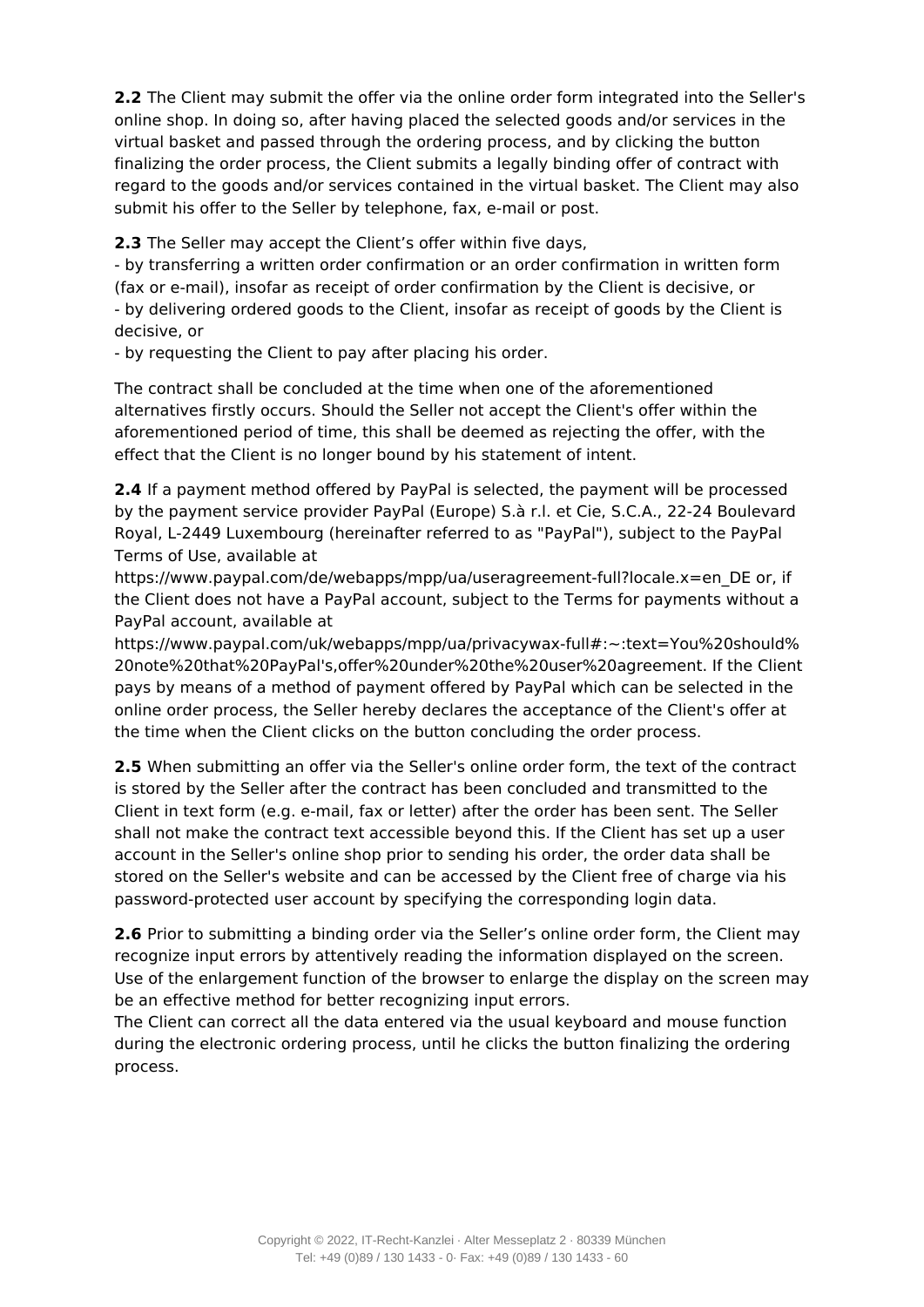**2.7** The German and the English language are exclusively available for the conclusion of the contract.

**2.8** Order processing and contacting usually take place via e-mail and automated order processing. It is the Client's responsibility to ensure that the e-mail address he provides for the order processing is accurate so that e-mails sent by the Seller can be received at this address. In particular, it is the Client`s responsibility, if SPAM filters are used, to ensure that all e-mails sent by the Seller or by third parties commissioned by the Seller with the order processing can be delivered.

# **3) Right to Cancel**

**3.1** Consumers are entitled to the right to cancel.

**3.2** Detailed information about the right to cancel is provided in the Seller's instruction on cancellation.

**3.3** The right to cancel does not apply to consumers who are not nationals of a member state of the European Union at the time of concluding the contract and whose exclusive domicile and delivery address are located outside the European Union at the time of concluding the contract.

# **4) Prices and Payment Conditions**

**4.1** Unless otherwise stated in the product descriptions, prices indicated are total prices and include the statutory value-added tax. Any possible additional delivery and dispatch costs are specified separately in the respective product description.

**4.2** Payment can be made using one of the methods mentioned in the Seller's online shop.

**4.3** In case of delivery to countries outside the European Union, additional costs may be incurred in individual cases for which the Seller is not responsible and which have to be borne by the Client. This includes, for example, transfer fees charged by banking institutes (transfer charges, exchange fees) or import duties or taxes (customs). Such additional costs regarding money transfer may also be incurred, if the Client carries out the payment from a country outside the European Union, even if delivery is not made in a country outside the European Union .

**4.4** If prepayment by bank transfer has been agreed upon, payment is due immediately after conclusion of the contract, unless the parties have arranged a later maturity date

**4.5** If the payment method "purchase on account" is selected, the purchase price is due after the goods have been delivered and invoiced. In this case, the purchase price is to be paid within 30 (thirty) days from receipt of the invoice without deduction, unless otherwise agreed. The Seller reserves the right to offer the payment method "purchase on account" only up to a certain order volume, and he may refuse this payment method if the specified order volume is exceeded. In this case, the Seller will inform the Client in his payment information displayed in the online shop of a corresponding payment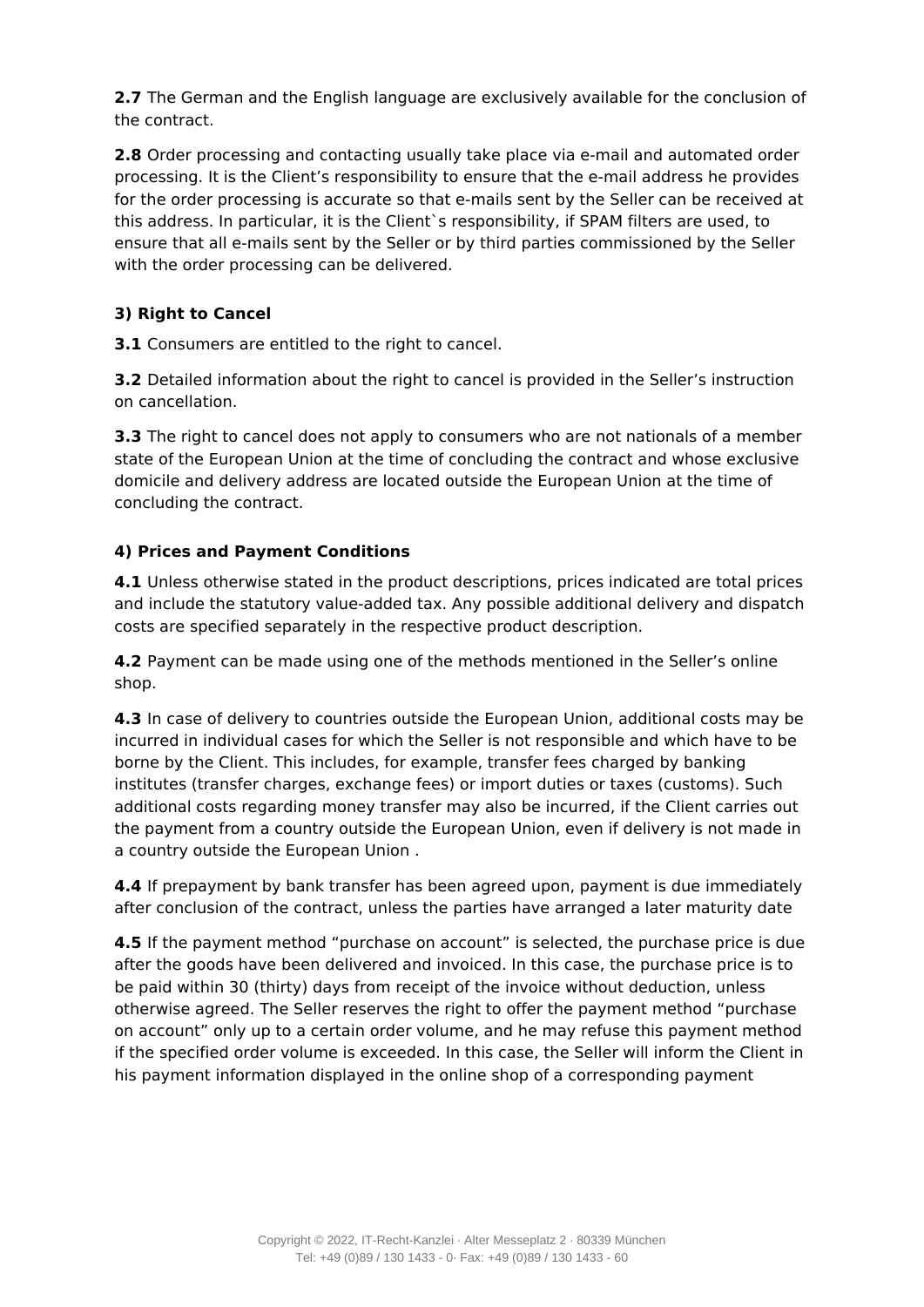restriction. The Seller also reserves the right to carry out a creditworthiness check when the payment method "purchase on account" is selected, and he may reject this payment method in the event of a negative creditworthiness check.

**4.6** If the payment method "PayPal invoice" is selected, the Seller assigns his payment claim to PayPal. Before accepting the Seller's declaration of assignment, PayPal carries out a credit check using the transmitted Client data. The Seller reserves the right to refuse the Client the payment method "PayPal invoice" in case of a negative credit check. If the payment method "PayPal Invoice" is accepted by PayPal, the Client must pay the invoice amount to PayPal within 30 days from receipt of the goods, unless PayPal specifies a different payment term. In this case, he can only make only payments with debt-discharging effect to PayPal. However, in the event of assignment of claims, the Seller shall remain responsible for general customer inquiries, e. g. regarding the goods, delivery time, dispatch, returns, complaints, cancellation declarations or credit notes. In addition, the General Terms and Conditions of Use for the use of the payment method "purchase" on account with PayPal shall apply; these conditions can be viewed at https://www.paypal.com/uk/webapps/mpp/ua/privacy-full.

**4.7** If the payment method "PayPal direct debit" is selected, PayPal collects the invoice amount from the Client's bank account on behalf of the Seller after a SEPA direct debit mandate has been issued, but not before the deadline for pre-notification has expired. Pre-notification means any communication (e. g. invoice, policy, contract) to the Client announcing a debit via SEPA direct debit. If the direct debit is not honored due to insufficient account coverage or due to the indication of an incorrect bank account, or if the Client objects to the debit, even though he is not entitled to do so, the Client shall bear the fees arising from the reversal of the respective bank, if he is responsible for this.

**4.8** If the payment method Direct debit via Unzer is selected, payment processing is carried out via the payment service provider Unzer GmbH, Vangerowstr. 18,69115 Heidelberg (hereinafter referred to as "Unzer"), to which the Seller assigns his payment claim. Prior to acceptance of the Seller's declaration of assignment, Unzer shall carry out a credit assessment using the Client data transmitted. The Seller reserves the right to refuse the Client the method of payment direct debit via Unzer in the event of a negative test result. If the method of payment Direct Debit via Unzer is permitted by Unzer, Unzer will collect the invoice amount from the Client's bank account after issuing an SEPA Direct Debit Mandate, but not before expiry of the deadline for pre-Notification. Pre-notification means any communication (e. g. invoice, policy, contract) to the Client announcing a debit via SEPA direct debit. If the direct debit is not honoured due to insufficient account coverage or due to the indication of an incorrect bank account, or if the customer objects to the debit, even though he is not entitled to do so, the Client shall bear the fees arising from the reversal of the respective bank, if he is responsible for this.

Payment by direct debit via Unzer is excluded,

- if the order value is less than 10,00 Euro,

- if the delivery address provided by the Client is not identical with the billing address, in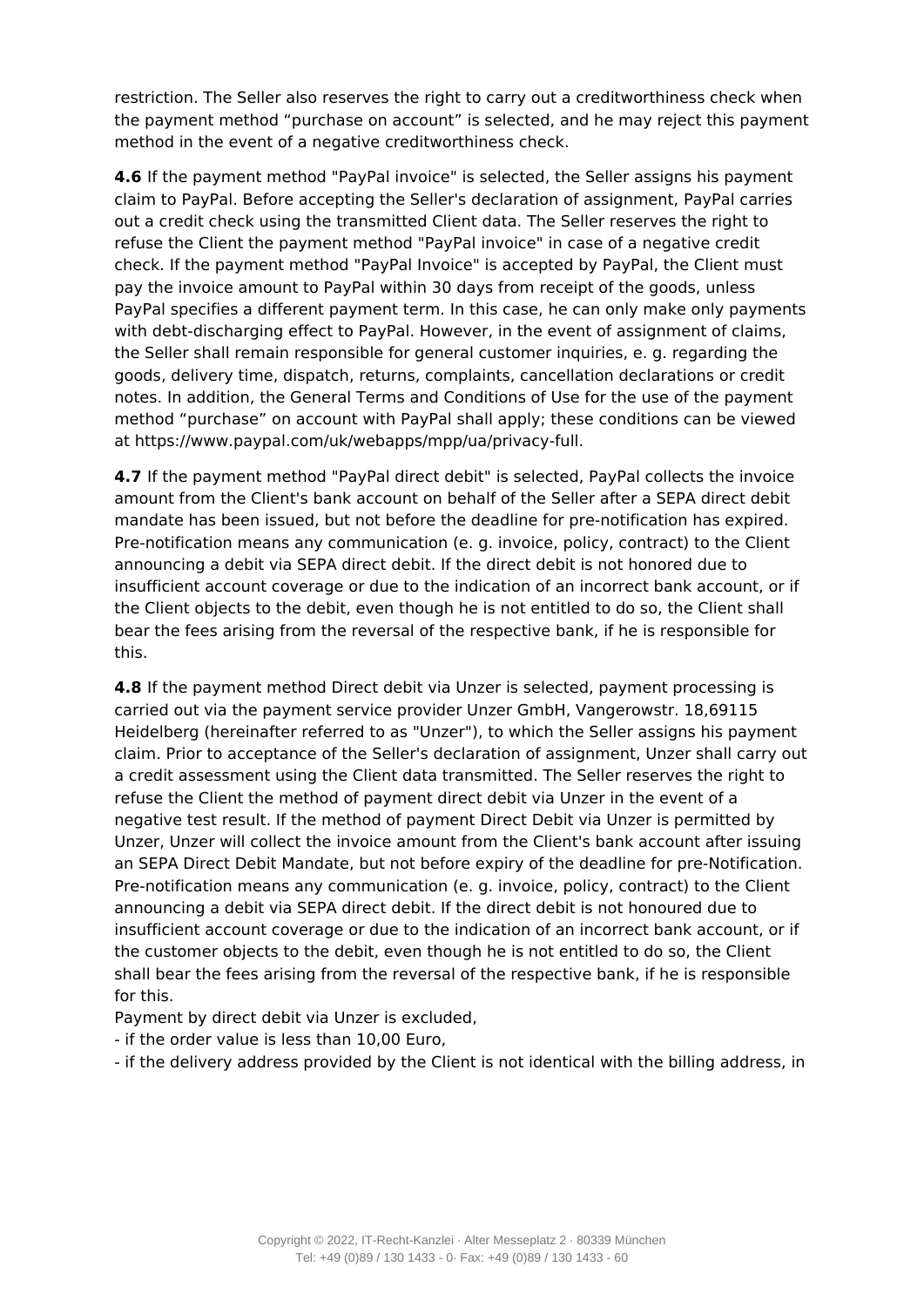particular if a packing station or a P. O. box is specified as the delivery address, or - if the Client is under 18 years of age.

The Seller reserves the right to offer the direct debit payment method via Unzer only up to a certain order volume and to reject this payment method if the specified order volume is exceeded. In this case, the Seller will inform the Client in his online payment information of a corresponding payment restriction.

**4.9** If a payment method offered via the payment service "PayPal" is selected, the payment shall be processed via PayPal, whereby PayPal may also use the services of third-party payment service providers for this purpose. If the seller also offers payment methods via PayPal that involve advance payments to the client (e.g., purchase on account or payment by instalments), he shall assign his payment claim to PayPal or to the payment service provider commissioned by PayPal and specifically named to the client. Before accepting the seller's declaration of assignment, PayPal or the payment service provider commissioned by PayPal shall carry out a credit check using the transmitted client data. The seller reserves the right to refuse the client the selected payment method in the event of a negative check result. If the selected payment method is approved, the client must pay the invoice amount within the agreed payment period or in the agreed payment intervals. In this case, he can only make payment to PayPal or the payment service provider commissioned by PayPal with debt-discharging effect. However, even in the case of assignment of claims, the seller remains responsible for general customer enquiries, e.g., about the goods, delivery time, dispatch, returns, complaints, cancellation declarations and deliveries or credit notes.

## **5) Shipment and Delivery Conditions**

**5.1** If the Seller offers to ship the goods, delivery shall be made within the delivery area specified by the Seller to the delivery address specified by the Client unless otherwise agreed. When processing the transaction, the delivery address specified in the Seller's order processing shall be decisive.

**5.2** Should the assigned transport company return the goods to the Seller, because delivery to the Client was not possible, the Client bears the costs for the unsuccessful dispatch. This shall not apply, if the Client exercises his right to cancel effectively, if the delivery cannot be made due to circumstances beyond the Client's control, or if he has been temporarily impeded from receiving the offered service, unless the Seller has notified the Client for a reasonable time in advance about the service.

**5.3** In case the Client is a trader, the risk of accidental destruction and accidental deterioration of the sold goods shall be transferred to the Client upon delivery of the goods to the freight forwarder, carrier or other person or institution designated with the task of performing shipment. In case the Client is a consumer, the risk of accidental destruction and accidental deterioration of the sold goods shall in principle be transferred to the Client upon delivery of the goods to the Client or to an authorized recipient. Deviating from this, even in case the Client is a consumer, the risk of accidental destruction and accidental deterioration of the sold goods is transferred to the Client upon delivery of the goods to the freight forwarder, carrier or other person or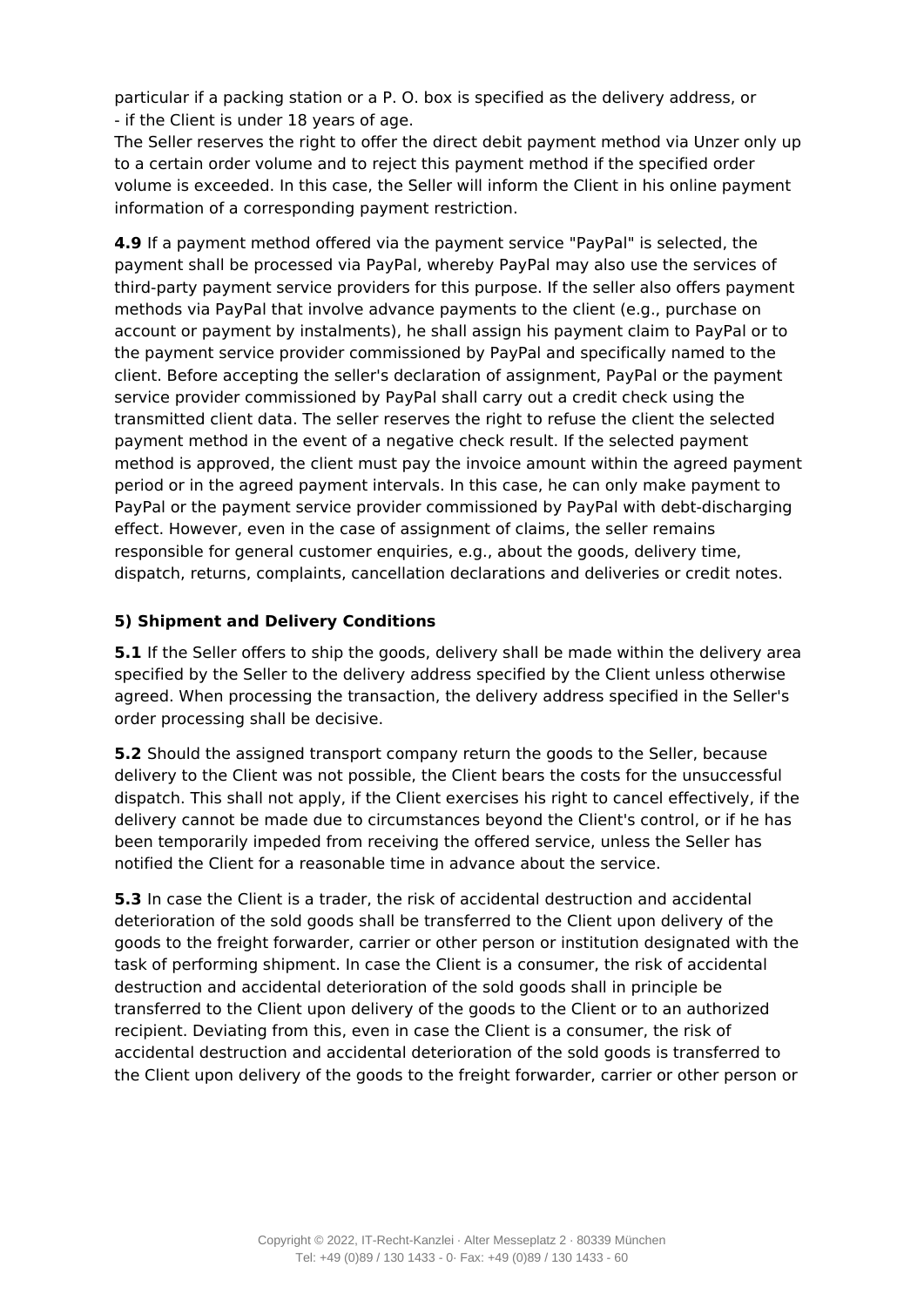institution designated with the task of performing shipment, if the Client has instructed the freight forwarder, carrier or other person or institution designated with the task of performing shipment to carry out the delivery of the goods and if the choice of this person or institution was not previously offered by the Seller.

**5.4** The Seller reserves the right to withdraw from the contract in the event of incorrect or improper self-supply. This only applies if the Seller is not responsible for the non-supply and if he has concluded a concrete hedging transaction with the supplier. The Seller shall make all reasonable efforts to obtain the goods. In case of non-availability or partial availability of the goods he shall inform the Client and grant him immediately counterperformance.

**5.5** Should the Client collect the goods himself, the Seller informs the Client by e-mail that the goods are available for collection. After receiving the e-mail, the Client may collect the goods in consultation with the Seller at the Seller's place of business. In this case shipment costs will not be charged.

# **6) Granting Rights of Use for Digital Content**

The granting of rights shall become effective only when the Client has fully paid the contractually owed remuneration. The Seller may also grant provisional permission to use the contractual content before this date. Such provisional authorization does not constitute a transfer of rights.

# **7) Granting Rights of Use for License Keys**

If the contract relates to the one-time provision of digital content, the granting of rights shall only become effective when the Client has paid the remuneration owed in full. The Seller may provisionally permit the use of the contractual content even before this time. Such provisional permission shall not constitute a transfer of rights.

# **8) Reservation of Proprietary Rights**

If the Client is a consumer, the Seller retains title of ownership to the delivered goods until the purchase price owed has been paid in full.

**8.1** If the Client is a trader, the Seller reserves title to the goods delivered until the fulfillment of all claims arising out of the current business relationship.

**8.2** If the Client is a trader, he is entitled to resell the reserved goods in the course of regular business operations. All claims resulting from such course of business against a third party shall herewith be assigned in advance to the Seller in the amount of the respective invoice value (including VAT). This assignment of claims shall be valid regardless of whether the reserved goods are processed prior to or after resale or not. The Client remains entitled to collect the claims even after assignment. However, the Seller shall refrain from collecting the claims as long as the Client meets his payment obligations, he is not in default, and no application has been lodged to open insolvency proceedings.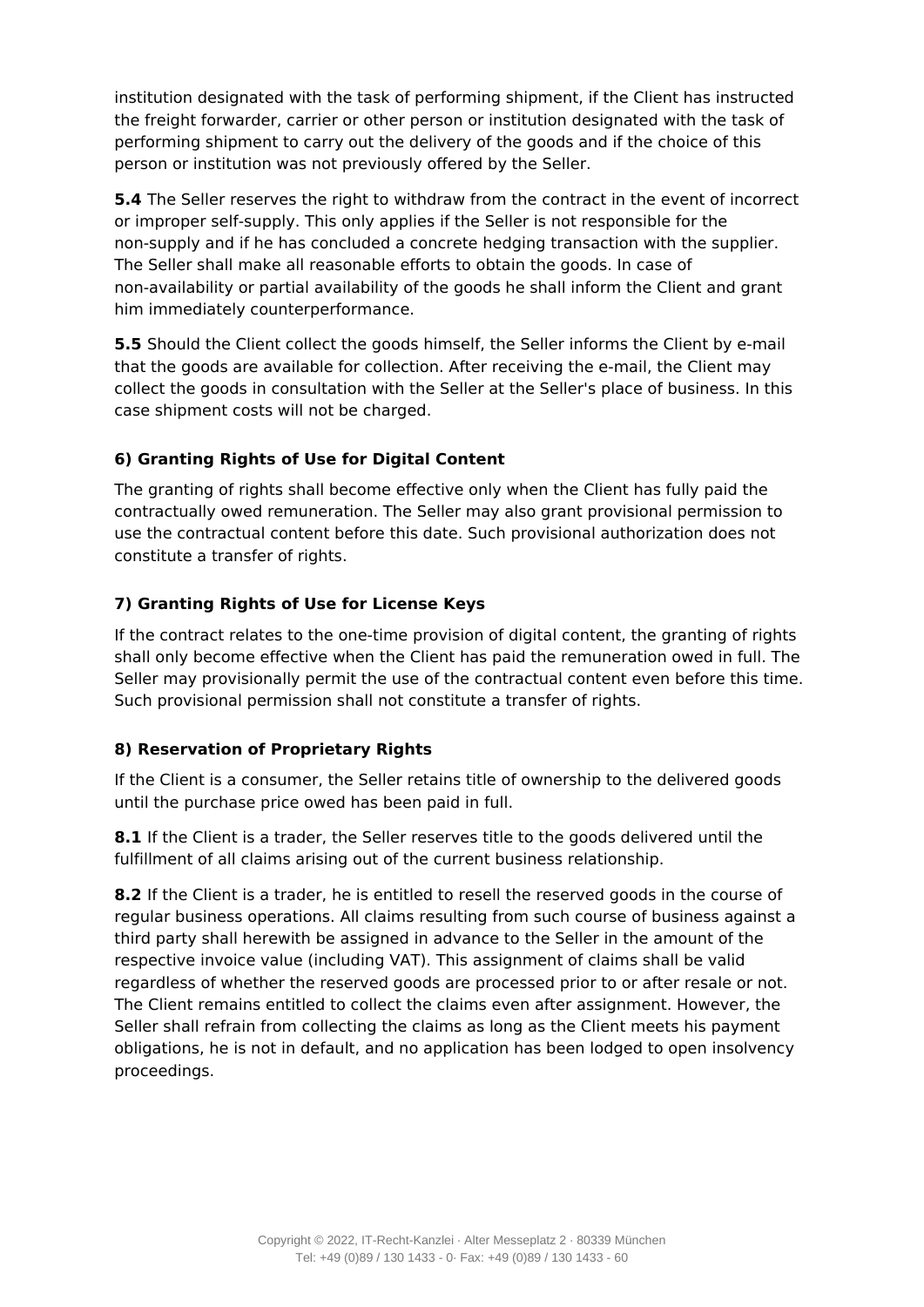#### **9) Warranty**

Unless otherwise stipulated , the provisions of the statutory liability for defects shall apply. Deviating therefrom, the following shall apply to contracts for the delivery of goods:

**9.1** If the Client acts as trader

- the Seller may choose the type of subsequent performance,

- for new goods, the limitation period for claims for defects shall be one year from delivery of the goods,

- for used goods, the rights and claims for defects are excluded,

- the limitation period shall not recommence if a replacement delivery is made within the scope of liability for defects.

**9.2** The above-mentioned limitations of liability and shortening of the period of limitation do not apply

- to claims for damages and reimbursement of expenses of the Client,

- if the Seller has fraudulently concealed the defect,

- for goods which have been used in accordance with their customary use for a building and which have caused its defectiveness,

- for any existing obligation of the Seller to provide updates for digital products with respect to contracts for the supply of goods with digital elements.

**9.3** Furthermore, for traders, the statutory limitation periods for any statutory right of recourse that may exist shall remain unaffected.

**9.4** If the Client is a businessperson pursuant to section 1 of the German Commercial Code (HGB) he has the commercial duty to examine the goods and notify the Seller of defects pursuant to section 377 HGB. Should the Client neglect the obligations of disclosure specified therein, the goods shall be deemed approved.

**9.5** If the Client acts as a consumer, the forwarding agent has to be immediately notified of any obvious transport damages and the Seller has to be informed accordingly. Should the Client fail to comply therewith, this shall not affect his statutory or contractual claims for defects.

**9.6** The Seller shall not be liable for defects in the performance of the telecommunications contract for which the respective service provider is solely responsible. In this respect, the relevant statutory provisions and any deviating contractual conditions of the respective service provider shall apply.

# **10) Liability**

The Seller shall be liable to the Client for any contractual and quasi-contractual claims and for claims of liability in tort regarding damages and effort compensation as follows: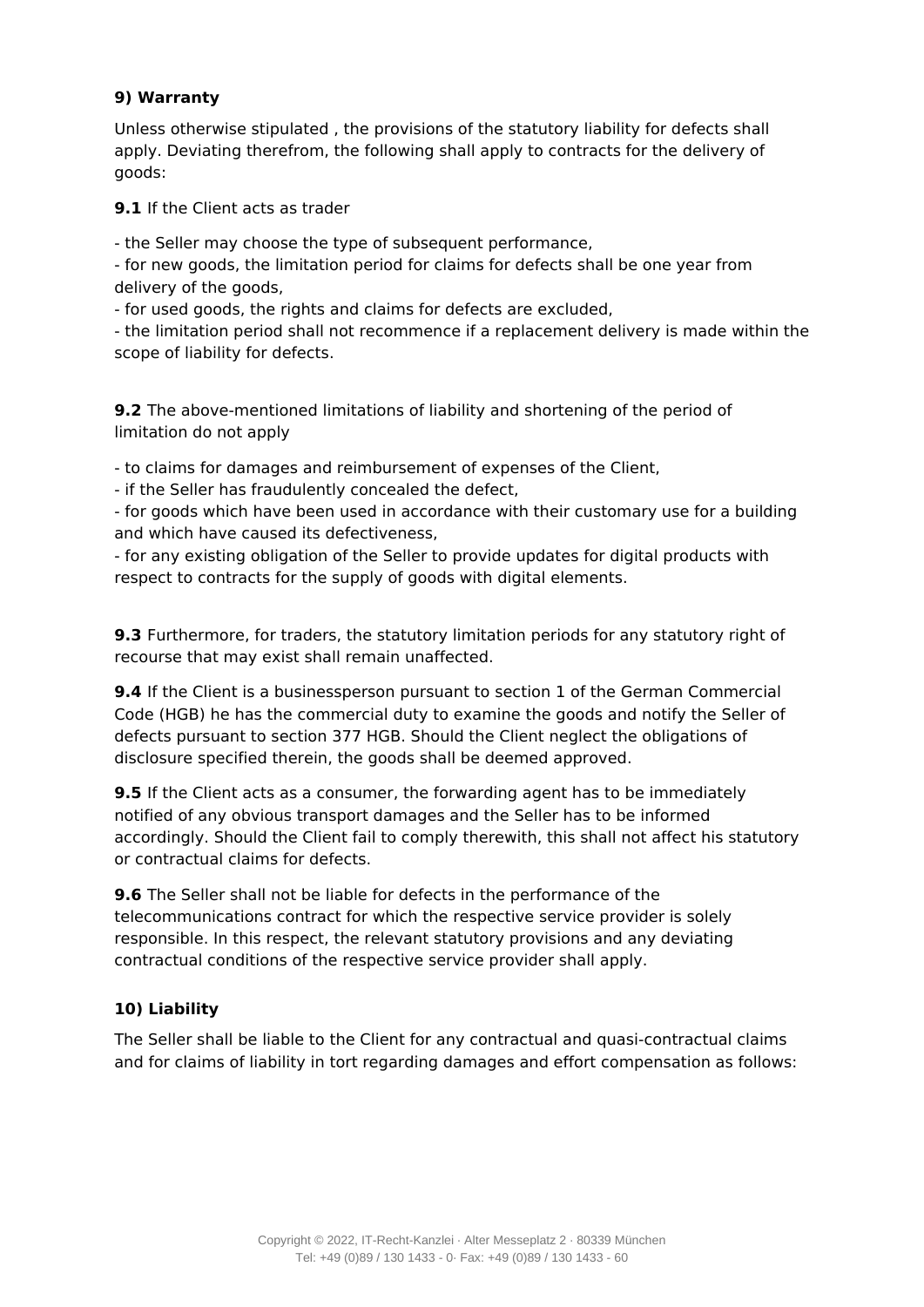10.1 The Seller shall face unlimited liability regardless of the legal ground

- in case of intent or gross negligence,

.

- in case of injuries of life, body, or health resulting from intent or negligence,

- in case of a promise of guarantee, unless otherwise provided,

- in case of liability resulting from mandatory statutory provisions such as the product-liability-law.

**10.2** If the Seller negligently infringes an essential contractual duty, the liability to pay damages shall be limited to the foreseeable, typically occurring damage, unless unlimited liability applies pursuant to the aforementioned Section. Essential significant contractual obligations are obligations the contract imposes on the Seller according to its content to meet the purpose of the contract and whose fulfillment is essential for the due and proper implementation of the contract and on the fulfillment of which the Client can regularly rely.

10.3 For the rest, the Seller's liability is excluded.

**10.4** The aforementioned provisions on liability apply also to the Seller's liability regarding his legal representatives and vicarious agents.

# **11) Redemption of Campaign Vouchers**

11.1 Vouchers which are issued by the Seller free of charge, for a specific period of validity in the context of promotional activities and which cannot be purchased by the Client (hereinafter referred to as "campaign vouchers") can be redeemed only in the Seller's online shop and only within the indicated time period.

**11.2** Campaign vouchers can be redeemed only by consumers.

**11.3** Individual products may be excluded from the voucher campaign, if such a restriction results from the conditions of the campaign voucher.

**11.4** Campaign vouchers must be redeemed prior to the conclusion of the order procedure. Subsequent offsetting is not possible.

**11.5** Only one campaign voucher can be redeemed per order.

**11.6** The goods value should at least be equal to the amount of the campaign voucher. The Seller will not refund remaining assets.

11.7 If the value of the campaign voucher is not enough for the order, the Client may choose one of the remaining payment methods offered by the Seller to pay the difference.

**11.8** The campaign voucher credit will not be redeemed in cash and is not subject to any interest.

**11.9** The campaign voucher will not be redeemed if the Client, in the context of his legal